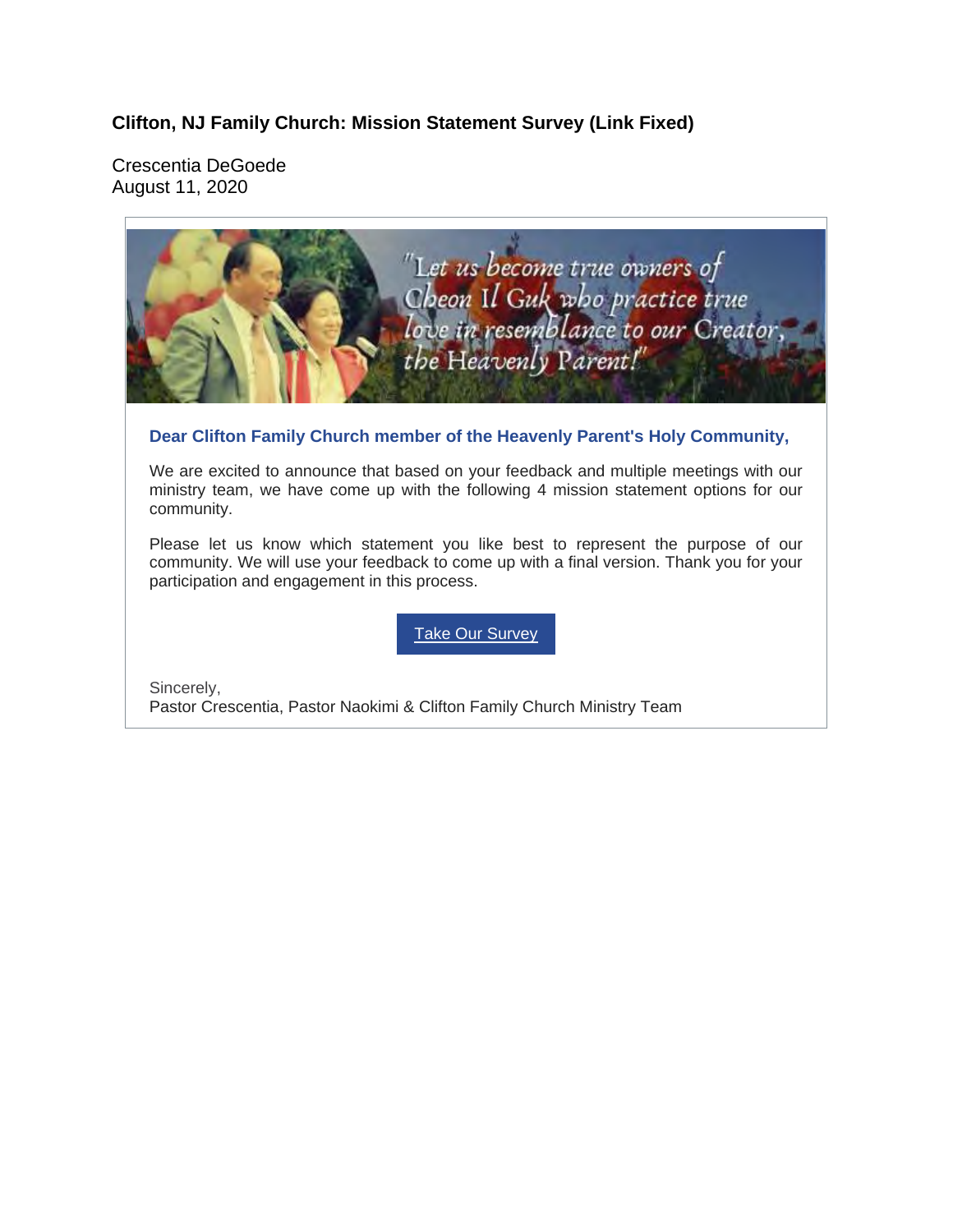## Mission Statement Survey for Clifton Family Church of HPHC

Dear Clifton Family Church member of the Heavenly Parent's Holy Community,

We are excited to announce that based on your feedback and multiple meetings with our ministry team, we have come up with the following 4 mission statement options for our community.

Please let us know which statement you like best to represent the purpose of our community. We will use your feedback to come up with a final version. Thank you for your participation and engagement in this process.

Sincerely, Pastor Crescentia, Pastor Naokimi & Clifton Family Church Ministry Team

\* Required

Full Name \*

Your answer

| Age *                              |
|------------------------------------|
| Teen (16-19)                       |
| Young Adult (20-39)<br>$($ )       |
| Older Adult (40+)<br>$\mathcal{L}$ |
|                                    |